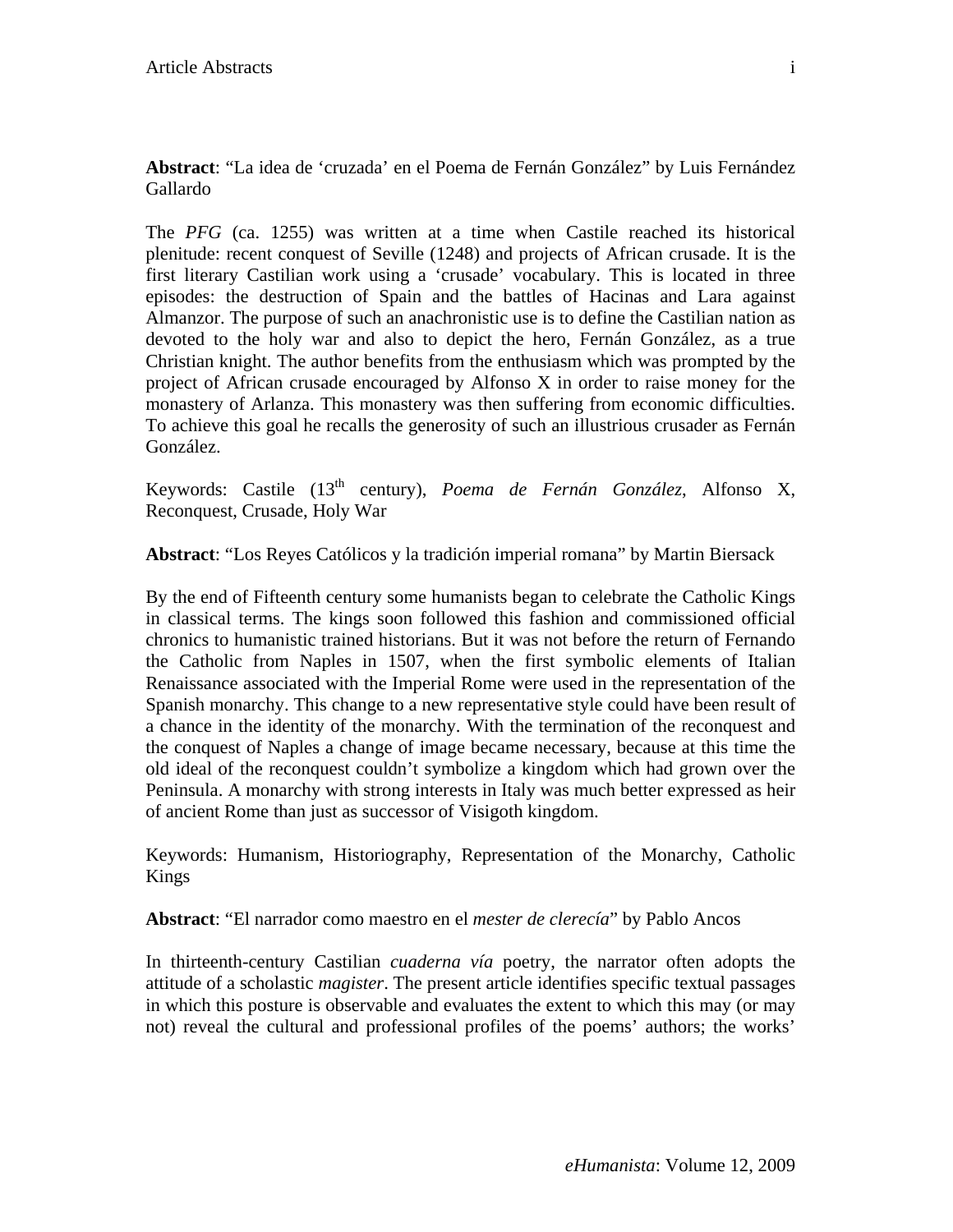primary contexts of transmission and reception; and the primary participants in their communication.

Keywords: Thirteenth-century Castilian literature, *mester de clerecía*, *cuaderna vía*, *Libro de Alexandre*, Gonzalo de Berceo, *Libro de Apolonio*, *Poema de Fernán González*, authorship, narrator, audience

**Abstract**: "El juego como cifra de producción y clave de lectura en el *Libro de Buen Amor"* by Erica Janin

This article analyzes the *Libro de Buen Amor* from a ludic / carnivalesque perspective within the theoretical framework of deconstructionism. The objective is to demonstrate, through the study of some relevant episodes and passages, that the *Libro de Buen Amor* has been offered to the reader as a playful device to amuse him / herself with.

Keywords: *Libro de buen amor*, Toy, Carnival, Deconstruction

**Abstract**: "Elementos de Reconquista: Moras y judías en las Cantigas de Alfonso X" by Ana Benito de Pedro

This essay explores the role of Muslim and Jewish female characters in Alfonso X's *Cantigas de Santa María.* I will propose that the Cantigas's male Muslim and Jew's figures are eradicated in the narrative, while their female counterparts are segregated from their original culture and 'transculturated' into the Christian dominant one. The progressive Christianization of Iberia during the Middle Ages closely foreshadows the imperialist advances during later colonial periods. The *Cantigas* already present two common colonialist techniques: The ritual feminization and erotization of borders and the use of dominated women as mediating figures while males oriented themselves in the colonial space as agents of power and knowledge*.* The supposedly positive characterization of female Muslim and Jewish figures in Alfonso's work is a part of the Iberian Christian agenda in which marginal women are appropriated and restructured as one more element in the project of the Reconquest.

Keywords: Muslims, Jews, women, *Cantigas de Santa María*, colonialism, Reconquest, transculturization, feminism, *convivencia* 

**Abstract**: "La *Historia de la doncella Teodor* y las (con)tensiones del discurso obsceno" by Monserrat Bores Martínez

This article explores the reaction as well as the speech that the Doncella Teodor pronounces before the second wise man of the King Miramolín's Court about the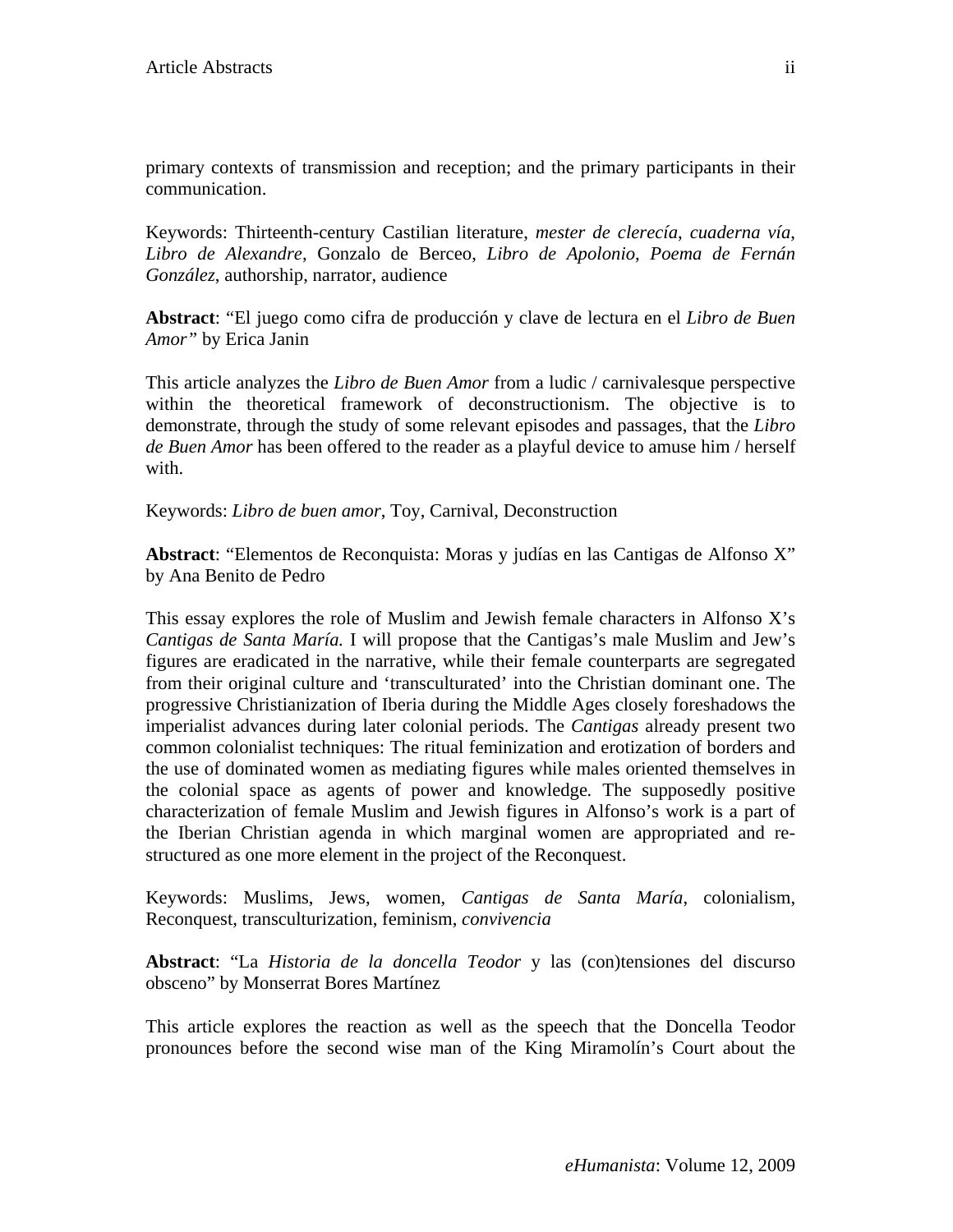conditions and techniques that a man needs in order to engage in sexual relations with a woman. In particular, this essay analyzes how the Doncella combines a medical discourse of sexuality with medieval Christian thought. With respect to the latter, the writings of Saint Augustine about obscenity and the incapacity of men to control their sexual organs and actions become essential in the present interpretation of *La historia de la doncella Teodor*. The conclusion of this analysis is that the tension produced by the fusion of medical and Christian amorous discourse in the episode of the Doncella Teodor creates a space of/for obscenity.

Keywords: Doncella Teodor, obscenity, Saint Augustine, sexuality, medieval medical discourse

**Abstract**: "La producción del espacio en la *Cárcel de amor* de Diego de San Pedro: Apuntes sobre el desarrollo de una economía capitalista" by Alfredo J. Sosa-Velasco

Henri Lefebvre in *The Production of Space* redefines the relationships between physical space (natural), mental space (formal abstractions about space) and social space (space of human action and conflict). Lefebvre explains his triad as follows: representations of space, representational spaces, and spatial practice. In this essay, I propose to study how present space is produced in the sentimental fiction *Cárcel de amor* (1492) by Diego de San Pedro ( $\chi$ 1445-1590?). In order to do so, my working hypotheses are 1) The space of the prison is a spatial representation in which ideology, power, and knowledge are conjugated; 2) The writing of the letters by Leriano and Laureola and the writing of the *tractado* by the author are constituted as representational spaces; and 3) The interaction between the author of the work and Leriano produces the space of writing. The production of such space demonstrates a change in the relations of production. By helping Leriano and Laureola, the author takes part in the story that he will later write, helping to promote 'writing' as a worthy occupation (that of a writer). *Cárcel de amor* can be seen, then, as one of the first works in which there is a modern subjectivity: that of the bourgeois subject.

Keywords: *Cárcel de amor*, Diego de San Pedro, writing, space, writer, bourgeois subject

**Abstract**: "Corte, poder e utopia: O *Relox de Príncipes* (1529) de Fr. Antonio de Guevara e a sua fortuna na Europa do século XVI" by Ana Isabel Buescu

Antonio de Guevara (1480?-1545) is a very relevant figure of 16th-c. Iberian Peninsula culture. His contact with the flourishing court of Charles V was of paramount importance for his literary production. The publication in 1528 in Seville of his *Libro Aureo de Marco Aurelio* was be the beginning of a literary career that made of Guevara one of the most widely read European authors of this period. In this article,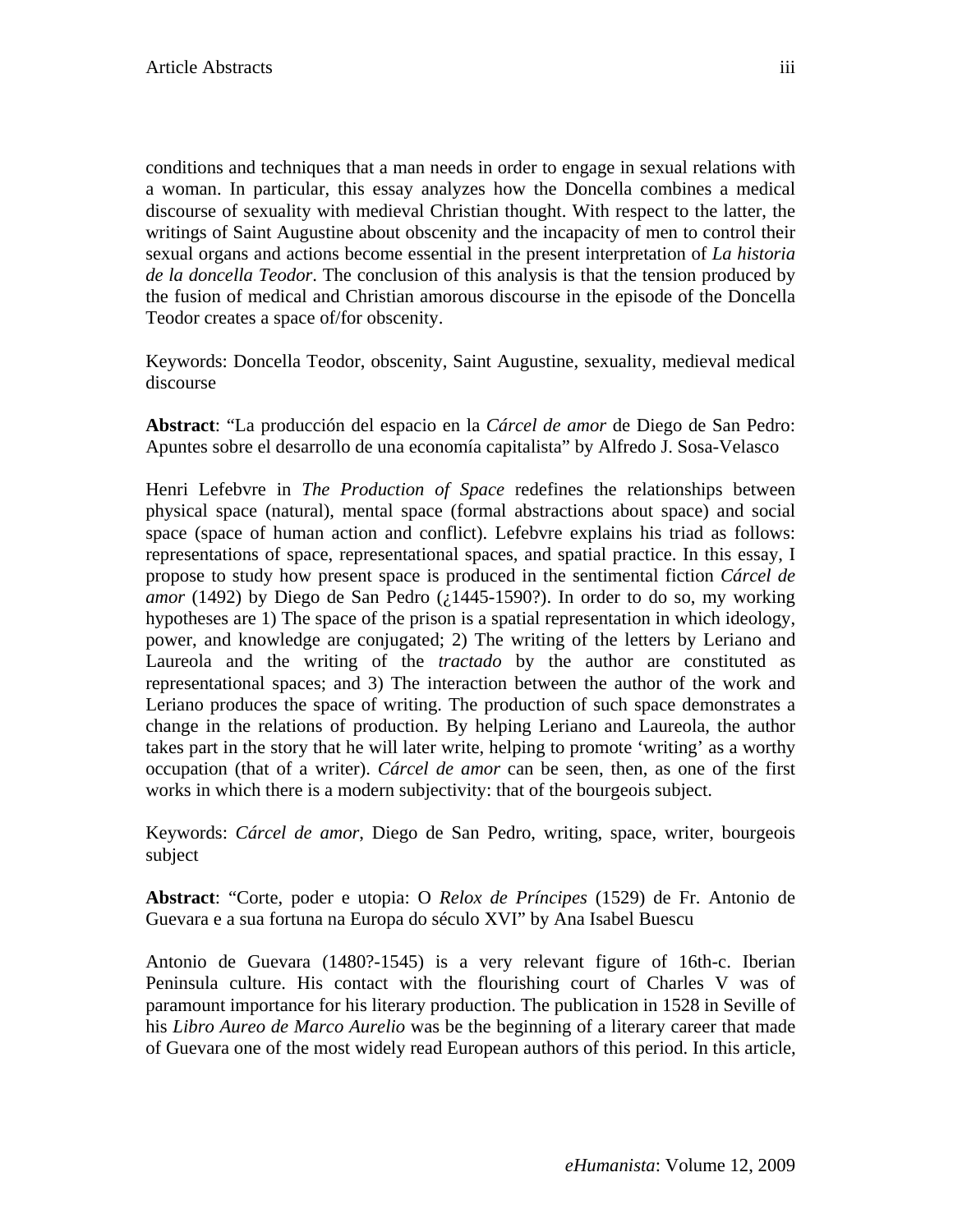Guevara's work is analyzed in the context of Spanish 16th-c. history and culture and particular attention is paid to the study of his *Relox de Príncipes* (Valladolid, 1529) focusing both on this work's relevance throughout Europe and in Portugal.

Keywords: Antonio de Guevara, Portuguese/Spanish Bilingualism, *Relox de Príncipes*, *Libro Áureo de Marco Aurelio*, Court, Utopia, Baldassar Castiglione, *Institutio Principum* 

**Abstract**: "Religious Struggle, Linguistic Struggle: Exposing the Challenge to the Transcendental in *Celestina*" by Raúl Álvarez Moreno

The article opens up another possible interpretation of the treatment of religion in *Celestina* that does not exclude more traditional analyses of the same. Taking as its focal point a constitutive concept of language and the idea of struggle displayed throughout the work, this study evaluates the religious conflict evident in *Celestina*  within the larger frame of the crisis of the transcendental. This crisis is ultimately influenced by a contingent conception of meaning that surfaces as a result of the linguistic shift of the second half of the fifteen century. From this perspective, this article closely examines the use of the word God, the word of God –the Scriptures– and the word to God –prayer and confession– in Roja´s play.

Keywords: *Celestina*, religion, struggle, the transcendental, meaning, God, *Scriptures*, prayer, confession

**Abstract**: "Neither Seen nor Heard: Women in the Spanish Sixteenth-Century Conduct Dialogue" by Carol D. Harllee

Of a much larger corpus of conduct literature this article examines conduct dialogues written in a humanist and erudite tradition. They feature men who discuss women's and men's roles in marriage, family, and society, and who consider how to exercise leadership in these spheres. The female reading subject is almost completely erased from the texts, but when present she is constructed by the authors as passive and submissive. The article demonstrates that the masculine space of the humanist dialogue, its emplacement within an erudite tradition, and a failure of imagination on the part of the male authors all conspired to erase women as readers and interlocutors from these works. Titles examined include Juan de Espinosa, *Diálogo en laude de las mujeres* (1580); Pedro de Luján, *Coloquios matrimoniales* (1550); Francisco de Osuna, *Norte de los estados* (1541); and Maximiliano Calvi, *Tractado de la hermosura y del amor* (1576).

Keywords: dialogue, diálogo, conduct literature, courtesy literature, advice books, manuales de conducta, estados, interlocutors, readers, women readers, lectoras,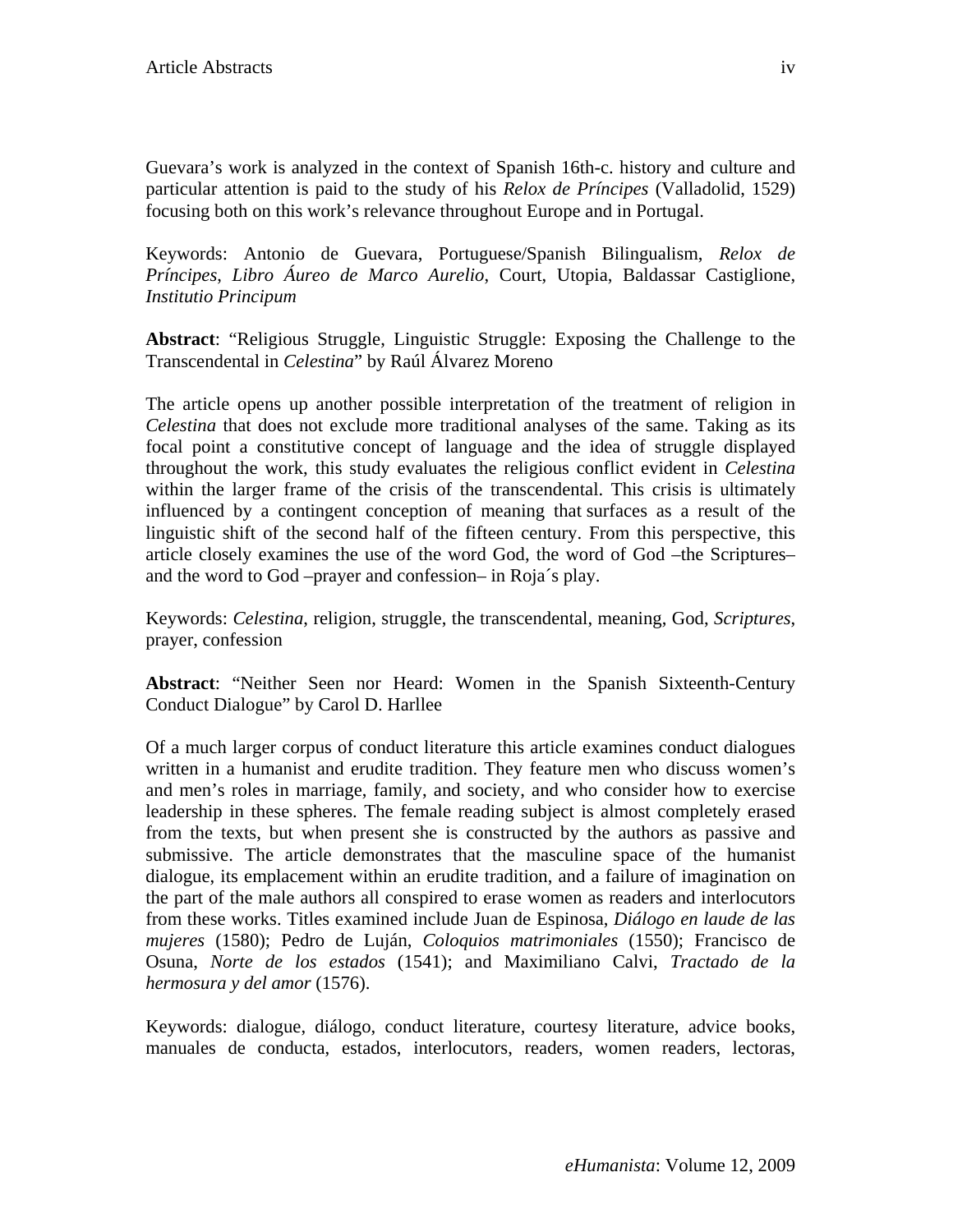gender, Juan de Espinosa, *Diálogo en laude de las mujeres*, Pedro de Luján, *Coloquios matrimoniales*, Francisco de Osuna, *Norte de los estados*, Maximiliano Calvi, *Tractado de la hermosura y del amor*

**Abstract**: "Cuentos orales de Ávila y Salamanca con antecedentes en la Edad Media y en los Siglos de Oro" by Luis Miguel Gómez Garrido

This article presents a study and edition of some folkloric tales recorded for the first time by the author in the provinces of Ávila and Salamanca (Spain). Following in the footsteps of scholars such as M. J. Lacarra, M. Chevalier, J. Suárez López and J. M. Pedrosa, the author has found some antecedents and parallels for these tales in several Spanish Golden Age (Renaissance) written and oral traditions. In addition, the article connects –whenever possible– the abovementioned folkloric tales with several entries in the monumental catalogue by Aarne-Thompson-Uther.

Keywords: Folkloric Tales, Aarne-Thompson-Uther, Golden Age, Oral Tradition, M. J. Lacarra, M. Chevalier, J. Suárez López, J. M. Pedrosa

**Abstract**: "A representatividade do feminino na *Menina e Moça* de Bernardim Ribeiro: paradigmas do discurso amoroso" by Helena Filipa Lourenço

Renaissance sentimental romances present a psychological analysis of the human soul in its search for an unattainable love. *Menina e Moça* by Bernardim Ribeiro is an intimate romance that deals with the intricacies of the feminine *psyche* and portrays the extraordinary sensitivity of human emotions. In addition, it is a novel about the nostalgic, melancholic Portuguese *psyche* and its *saudade*.

Keywords: *Menina e Moça*, Bernardim Ribeiro, Feminine discourse, Love, *Saudade* 

**Abstract**: "Entre el ratón y la rata en las fábulas hebreas de la Edad Media" by Revital Refael-Vivante

Rats (or weasels) and mice became the principal characters of fables and other moral tales and narratives despite the fear they provoke in humans. This article offers and analysis of the relationship between rats and mice in medieval Hebrew animal fables, mainly in fables 35 and 108 from *Mishle Shualim*, by Brechia Ha Nakdan and from *Meshal Haqadmoni* by Isaac Ibn Sahula

Keywords: Aesop, Fable, Hebrew Literature, *Meshal Haqadmoní*, Isaac Ibn Sahula, *Mishlé Shualim,* Brejia Ha Nakdán, Rats, Mice